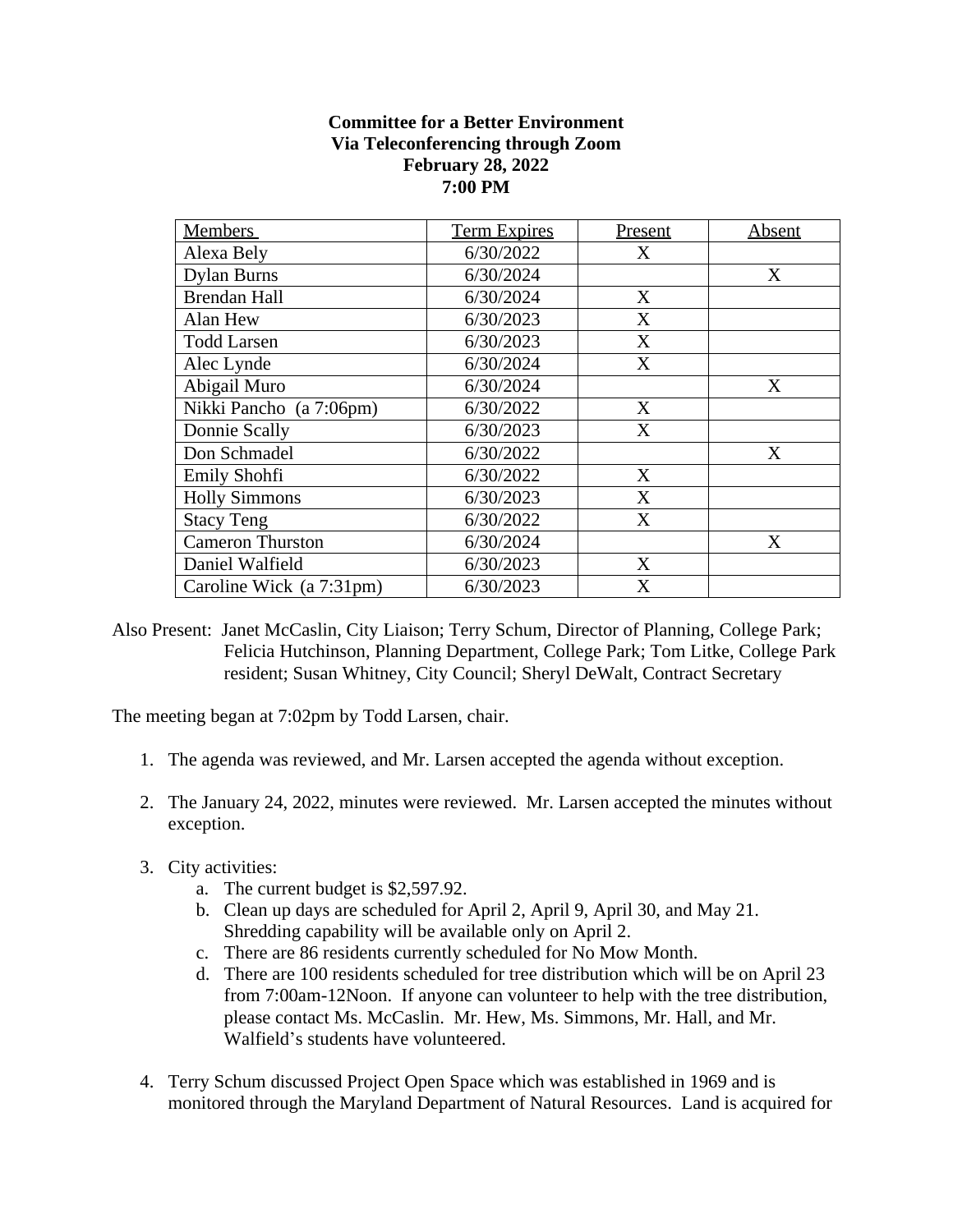development and public activities. The money comes from the real estate transfer tax allocation when a house or land is purchased. The amount of money allocated to a community is based on city population; the average is between \$100,000 and \$300,000 per ear. Monies must be allocated at 100% for acquisition and 50% for development. Currently College Park has \$818,000 in the Open Space budget. Currently College Park is in negotiations with the College Park Fire Department to acquire 5100 Roanoke Place (Berwyn). CBE recommended the property at 8807/8811 Rhode Island Avenue – the new owners have not communicated with the City. The corner of Route 1 and Edgewood Road has been sold. There is \$100,000 set aside for the Hollywood Wellness Trail for benches, landscaping, street lighting. There is land at the end of Lackawanna, near the metro, that would be ideal for Project Open Space, but the owner is not interested in selling. The committee asked about Guilford Woods; Guilford Woods is a state-owned property. The committee asked about purchasing flood plain properties; it would depend on the particular property and how readily accessible it would be to the public. Ms. Schum is suggesting four projects for FY 2023 and have funding assigned to each of them.

- 5. The Trolley Trail tree labeling continues. The website is still being updated with information. There was a recent article about the tree labeling in the Here and Now. The committee was reminded that monies have been allocated to purchase additional signage.
- 6. Ms. Wick is continuing to complete the grant application for the stormwater drains. The next drains will be at Lackawanna and 51st Street and in Lakeland near the Lakeland neighborhood park. The chosen date is May 14 with a rain date of May 21. Primer will be done the day before. Volunteers are needed to on painting days; please coordinate with Ms. McCaslin. In trying to find additional artists, the committee decided to continue working the CPAE.
- 7. Those who volunteered to do the plastic bag study are reminded to survey their stores within the next two weeks and send in their findings.
- 8. Bee City Committee is meeting on March 9. From 7:00pm-9:00pm, the committee will give an overview on No Mow Month and respond to questions from residents. In honor of Pollinator Week, there will be a Bee Hotel building workshop on June 25 from 1:00pm-3:00pm.
- 9. Briefly discussed potential spring events. Mr. Lynde suggested a City Nature walk on April 30 with a rain date of May 1. Any other suggestions will be discussed at the March CBE meeting.
- 10. Municipal Scene April How to protect newly planted trees Mr. Walfield.
- 11. No Green Awards nominations were suggested.